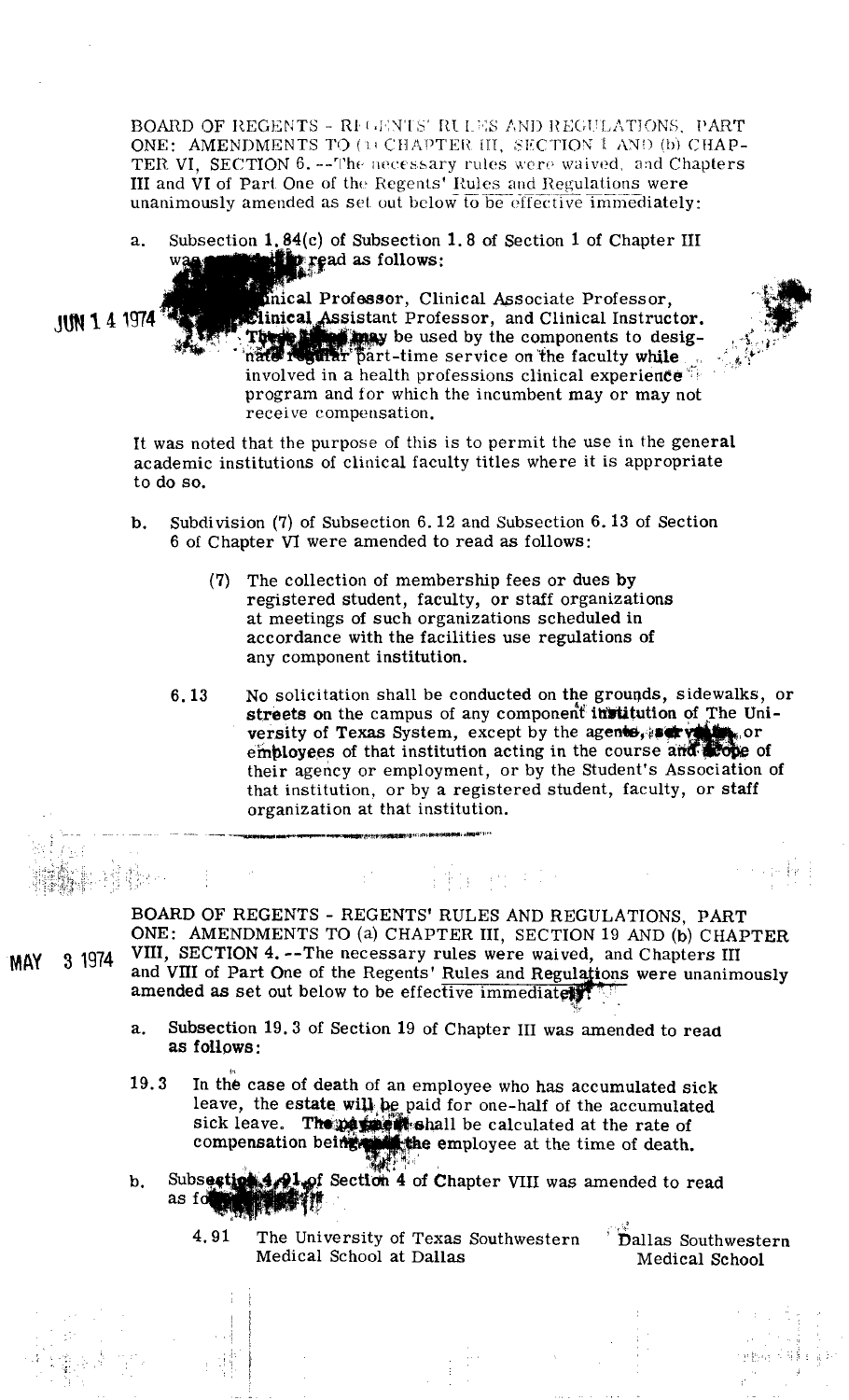# **SHIP 200**

REGENTS' RULES AND REGULATIONS, PART ONE: AMENDMENT TO CHAPTER VI. SECTION 6.5 (USE OF PHYSICAL FICILITIES<br>TO CHAPTER VI. SECTION 6.5 (USE OF PHYSICAL FICILITIES<br>LeMaistre, the necessary rules were walked and Secular<br>Chapter VI of the Regents' Rules and Regulations, Subsection 6.59 as Subsection *6.56.*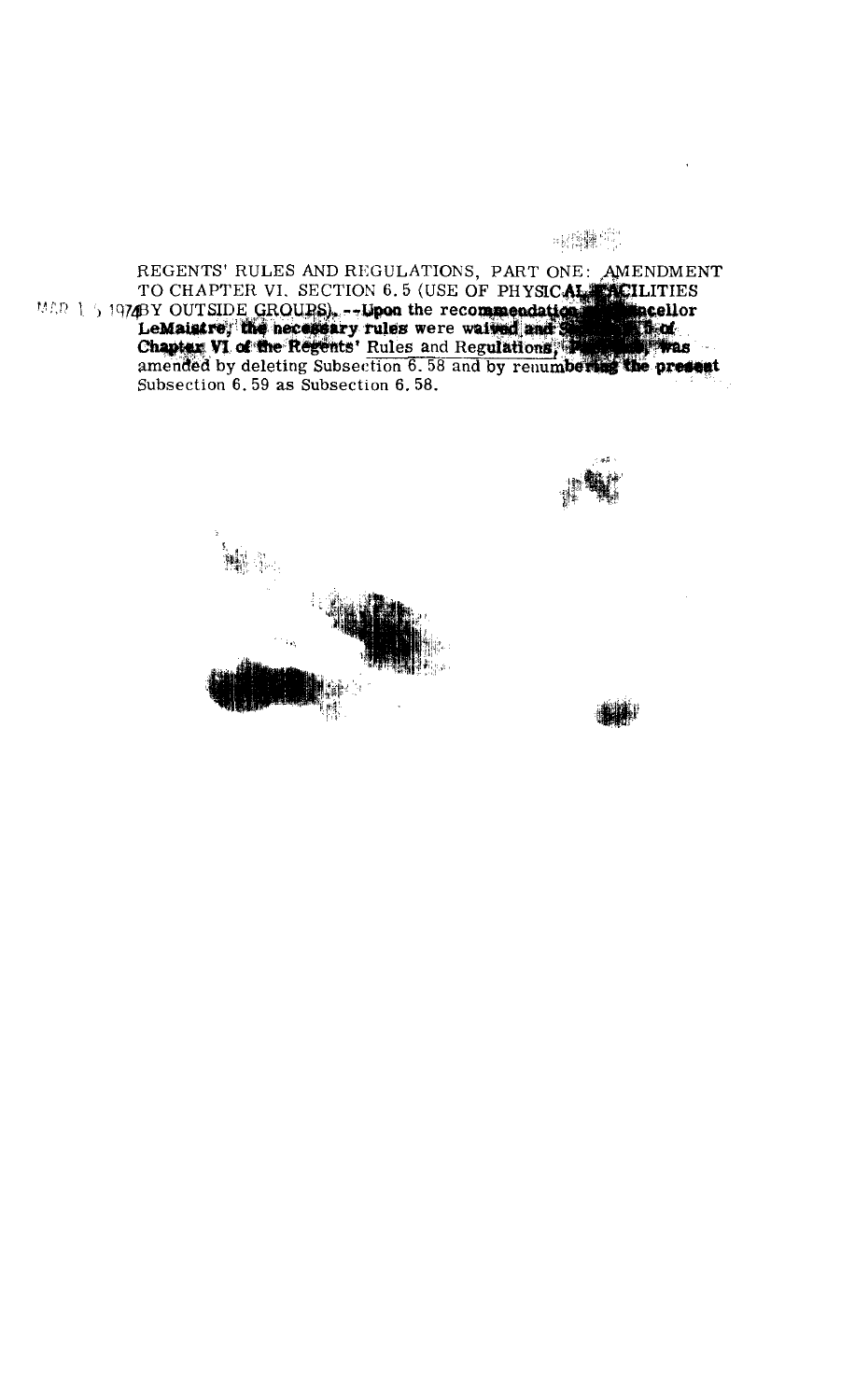- BOARD OF REGENTS REGENTS' RULES AND REGULATIONS, PART FEB 1 1974 ONE: AMENDMENTS TO (A) CHAPTER II, SECTIONS 2, 3 AND 6 (PERSONNEL) AND (B) CHAPTER III. SECTION **1** (CHEST X-RAYS) AND (C) CHAPTER 111, SECTION **6** (TENURE). --Upon motion of Regent Erwin, seconded by Regent Clark, the necessary rules were waived and the following amendments to the Regents' Rules and Regulations were adopted as set out below to be effective immediately:
	- (A) Subsection **2.3,** Subdivisions **3.15** and **3.16;** Subsection **3.3** and its Subdivisions; Subsection **3.4** and its Subdivisions; Subdivision **6.11**  of Subsection **6.1** and Subdivision **6.21** of Subsection **6.2** of Chapter **I1** were amended to read as set out below:

# **2.3** Administrative Officers.

The administrative officers of The University of Texas System are the Assistant to the Chancellor for Academic Affairs; the Assistant to the Chancellor for Health Affairs; the Executive Assistant to the Chancellor; the Assistant to the Chancellor; the Director for Development; the Director for Public Affairs; the Associate Deputy Chancellor for Investments, Trusts and Lands; the Assistant Deputy Chancellor for Operations; the Comptroller; the Director of Facilities Planning and Construction; the Director of the Law Office; the System Personnel Director; the Budget Director; the Director of Accounting; and the Director of Police.

- **3.15** University Council. The University Council is composed of the Assistant to the Chancellor for Academic Affairs and the chief administrative officers of the general academic institutions of The University of Texas System. The Chancellor shall serve as the Council's permanent chairman and shall conduct regular meetings to review common problems of planning, development, and operation of the several institutions represented.
- **3.16** Health Affairs Council. The Health Affairs Council is composed of the Assistant to the Chancellor for Health Affairs and the chief administrative officers of the component institutions of The University of Texas System concerned directly with health affairs. The Chancellor acts as the Council's permanent chairman and shall conduct regular meetings to review common problems of planning, development, and operation of the several institutions represented.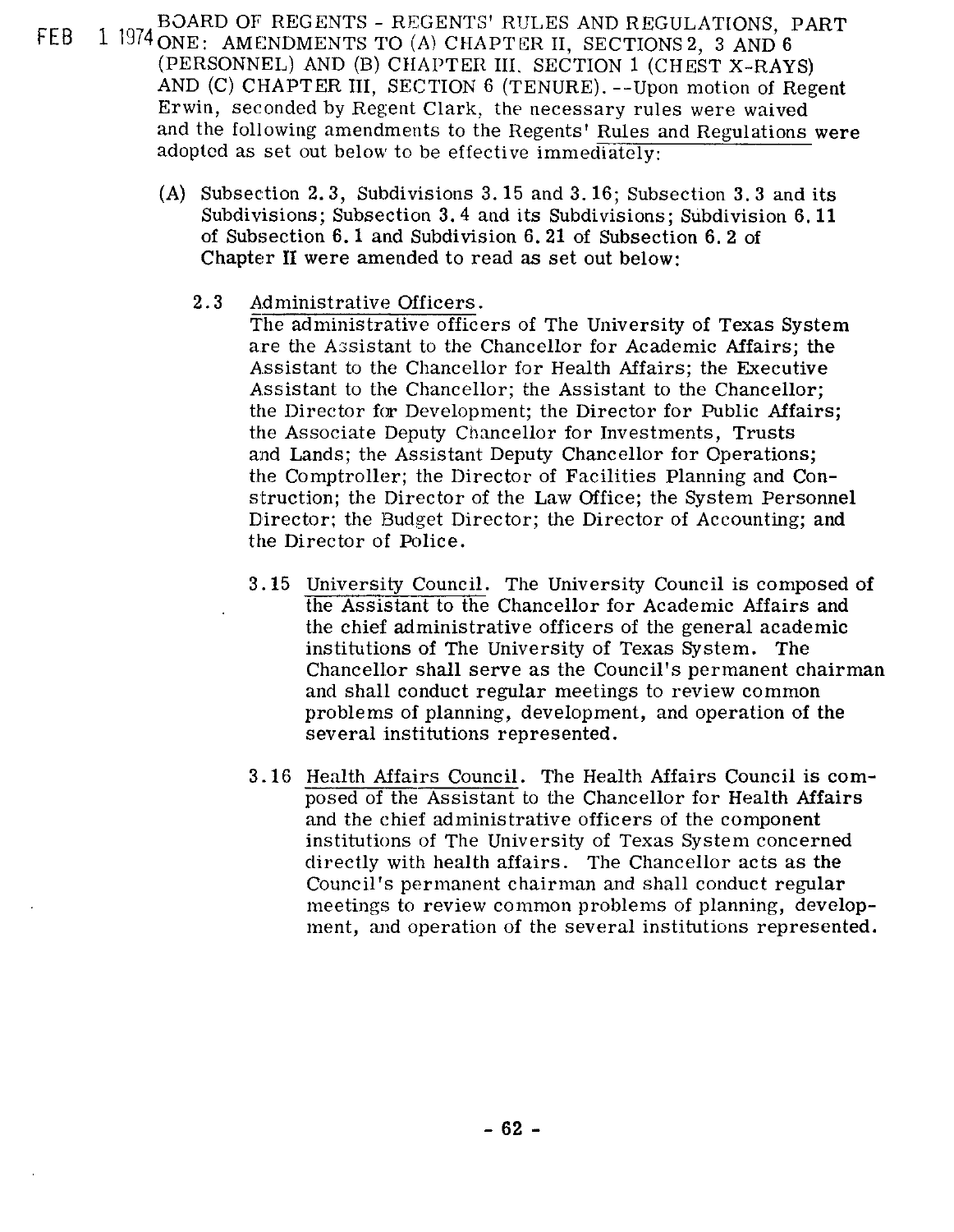3.3 Assistant to the Chancellor for Academic Affairs.

The Assistant to the Chancellor for Academic Affairs (general academic institutions) is an administrative officer of The University of Texas System.

- 3.31 Subject to delegation by the Chancellor, the Assistant to the Chancellor for Academic Affairs has the general assignment of effective coordination of the general academic institutions. Specifically, he:
	- 3.31(1) Submits to the Chancellor recommendations on The University of Texas System programs in education, research, and public service, including general plans and operations of general academic institutions.
	- $3.31(2)$  Reviews and makes recommendations on proposals from the general academic institutions requiring action by ihe Chancellor.
	- $3.31(3)$  Prepares and submits to the Chancellor long range and immediate academic plans.
	- 3.31(4) Pursuant to governing policies, recommends to the Chancellor and the Deputy Chancellor for Administration upon the annual operating budget requests submitted by each general academic institution (one month prior to review by the Board of Regents).
	- $3.31(5)$ Recommends to the Chancellor and the Deputy Chancellor for Administration legislative appropriation requests (and policies for the development of such requests) to be submitted by The University of 'Texas System on behalf of the general academic institutions.
	- $3.31(6)$  Processes all academic matters for the System institutions, both health and academic, with the Coordinating Board, and coordinates other academic matters directed to the Coordinating Board.
- 3.32 The Assistant to the Chancellor for Academic Affairs reports to and is responsible to the Chancellor.

# 3.4 Assistant to the Chancellor for Health Affairs.

The Assistant to the Chancellor for Health Affairs is an **admin**istrative officer of The University of Texas System.

- 3.41 Subject to delegation by the Chancellor, the Assistant to the Chancellor for Health Affairs has the general assignment of effective coordination of those component institutions concerned primarily with health sciences. Specifically, he:
	- 3.41(1) Submits to the Chancellor recommendations on The University of Texas System programs on health science education, research, and public service, including general plans and operations of the biomedical institutions.
	- 3.41(2) Reviews and makes recommendations on proposals from the biomedical institutions requiring action by the Chancellor.
	- 3.41(3) Prepares and submits to the Chancellor long range and immediate academic plans.
	- 3.41(4) Pursuant to governing policies, recommends to the Chancellor and the Deputy Chancellor for Administration upon the annual operating budget requests submitted by each biomedical institution (one month prior to review by the Board of Regents).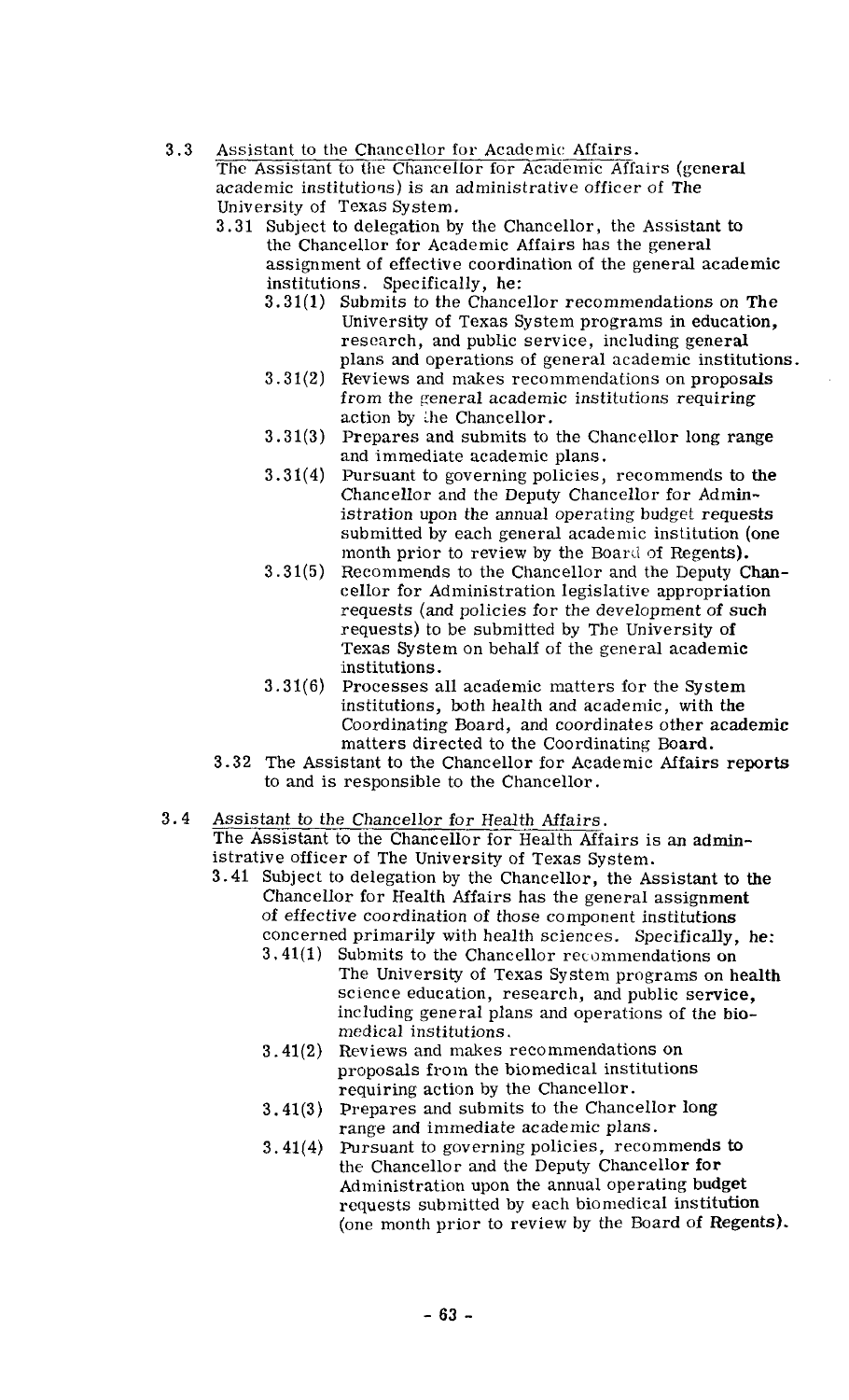- 3.41(5) Recommends to the Chancellor and the Deputy Chancellor for Administration legislative appropriation requests (and policies for the development of such requests) to be submitted by The University of Texas System on behalf of the biomedical institutions.
- 3.42 The Assistant to the Chancellor for Health Affairs reports to and is responsible to the Chancellor.
- 6.11 The Council shall be chaired by the Assistant to the Chancellor for Academic Affairs, and membership shall-consist of the Assistant to the Chancellor for Academic Affairs, the Assistant to the Chancellor for Health Affairs, and two persons from each of the following component institutions appointed by the respective chief administrative officers: U. T. Austin, U. T. Dallas, Galveston Medical Branch and San Antonio Health Science Center. Additional U. T. System component institutions may be admitted to membership on the Council by the Chancellor upon demonstration that they have substantive and ongoing programs in marine-related programs. The chairman shall call meetings of the Council as required.
- 6.21 The Council shall be chaired by the Assistant to the Chancellor for Health Affairs, and membership shall consist of the Assistant to the Chancellor for Health Affairs, the Assistant to the Chancellor for Academic Affairs, and one person from each of the following component institutions appointed by the respective chief administrative officers: U. T. Arlington, U. T. Austin, U. T. Dallas, U. T. El Paso, U. T. Permian Basin, U. T. San Antonio, Dallas Health Science Center, Galveston Medical Branch, Houston Health Science Center, San Antonio Health Science Center and System Nursing School. The Chancellor may add other component institutions to the Council as he deems appropriate. The chairman shall call meetings of the Council as required and may appoint such special study committees as are appropriate to the work of the Council.
- (B) Subsection 1.7 of Chapter **I11** was amended to read as follows:
	- **1.7** Each component institution may require X-rays of the chest for applicants to be employed in regular positions. Employees whose duties will require the handling of food must pass a physical examination indicating fitness for the position for which application is made. The examination may be made at the health service of the component institution at which the applicant will be employed, if such service exists. Reports of physical examinations shall be filed as determined by the institutional head.
- (C) Section *6* of Chapter **[I1** was amended by changing Subsection 6.2 and Subdivisions 6.21, 6.23, 6.24 and 6.25, Subsection 6.3 and Subdivision 6.35, and Subsection 6.8 to read as set out below and by adding a new Subsection 6.9 and by changing Subdivisions 6.82, 6.81 and 6.9, respectively, to Subdivisions  $6. (10)$ ,  $6. (11)$  and  $6. (12)$  as set out below:
	- 6.2 Tenure denotes a status of continuing appointment as a member of the faculty at a component institution. Only members of the faculty with the academic titles of Professor, Associate Professor, or Assistant Professor may be granted tenure. Tenure may be granted at the time of appointment to any of such academic ranks,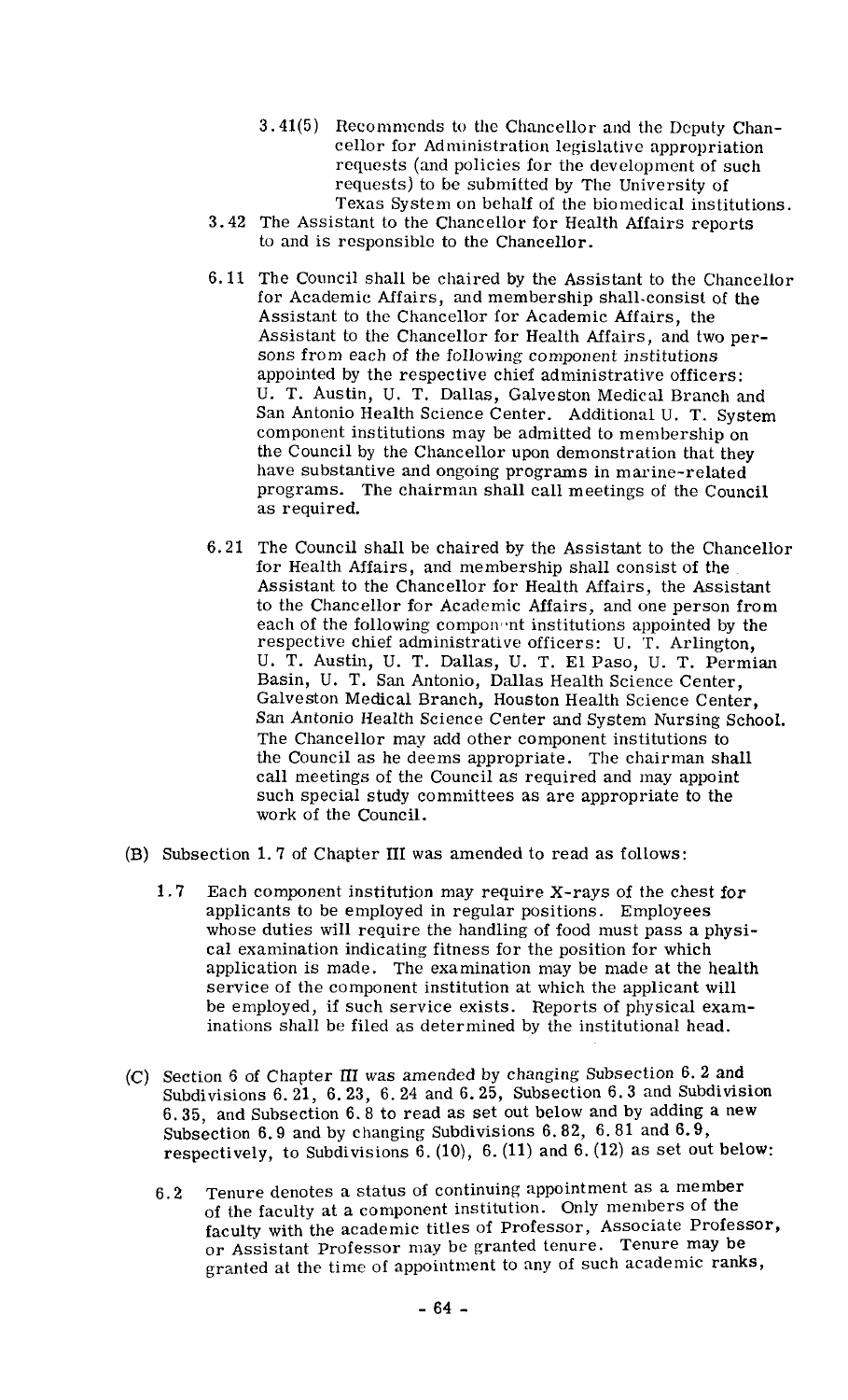or tenure may be withheld pending satisfactory completion of a probationary period of faculty service, however, such tenure status shall not be applicable to the faculty at The University of Texas of the Permian Basin or The University of Texas System Cancer Center.

The University of Texas of the Permian Basin and The University of Texas System Cancer Center are authorized to award a sevenyear term appointment which will denote a status of continuing appointment at that institution as a member of the faculty for a period of seven years. Only members of the faculty with academic titles of Professor, Associate Professor, or Assistant Professor may be granted a seven-year term appointment. A seven-year term appointment may be granted at the time of appointment to any of such academic ranks, or may be withheld pending satisfactory completion of a probationary period of faculty service.

No component institution may adopt or implement a seven-year term appointment policy except The University of Texas of the Permian Basin and The University of Texas System Cancer Center.

- 6.21 Only full-time service in the academic ranks of Professor, Associate Professor, Assistant Professor, and Instructor, or any combination thereof, shall be counted toward fulfillment of a required probationary period related to the acquisition of tenure or a seven-year term appointment. Periods during which a faculty member is on leave of absence shall not be counted toward fulfillment of a required probationary period.
- 6.23 The maximum period of probationary faculty service in nontenured status in any academic rank or combination of academic ranks specified in Section 6.21 shall not be more than seven years of full-time academic service. In the event that a component institution fails to specify the maximum length of probationary service in its Handbook of Operating Procedures, such period shall be seven years. No later than August 31st of the penultimate academic year of the maximum probationary period in effect at any component institution, all nontenured faculty serving in a rank which accrues time toward satisfaction of a probationary period shall be given notice that the subsequent academic year will be the terminal year of employment or that beginning with the subsequent academic year tenure or a seven-year term appointment will be granted. In the event that the employment of a nontenured faculty member is to be terminated prior to the end of the maximum probationary period, notice shall be given in accordance with Section 6.8 below.
- 6.24 For purposes of calculating the period of probationary service, an "academic year" shall be the period from September 1st through the following August 31st. If a faculty member is initially appointed during an academic year, the period of service from the date of appointment until the following September 1st shall not be counted as academic service

ł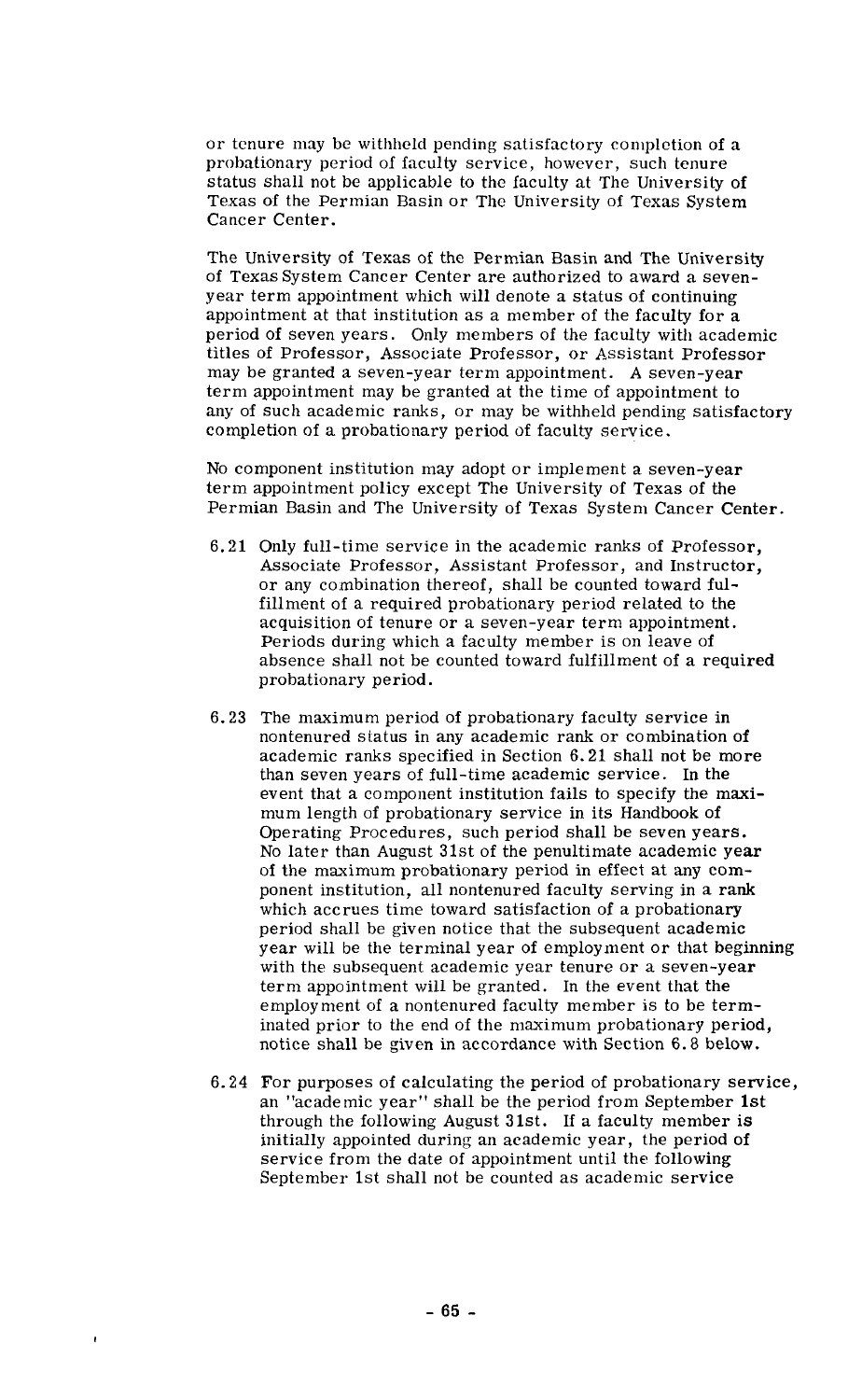toward fulfillment of the maximum probationary period. One year of probationary service is accrued by at least nine months full-time academic service during any academic year. A faculty member shall be considered to be on fulltime academic service if he is in full compliance with regental standards pertaining to minimum faculty workloads at general academic institutions or when in compliance with the academic service standard in the Handbook of Operating Procedures of any health related institution.

- 6.25 All faculty appointments are subject to the approval of the Board of Regents. No nontenured member of the faculty should expect continued employment beyond the period of his or her current appointment as approved by the Board of Regents. Any commitment to employ a nontenured member of the faculty beyond the period of his or her current appointment shall have no force and effect until approved by the Board of Regents.
- 6.3 Termination by an institution of the employment of a faculty member who has been granted tenure and of all other faculty members before the expiration of the stated period of their appointment, except by resignation or retirement for age in accordance with these rules, will be only for good cause shown. In each case the issue will be determined by an equitable procedure, affording protection to the rights of the individual and to the interests of The University of Texas System.
	- 6.35 Nontenured faculty members who are notified in accordance with Section 6.8 that they will not be reappointed or who are notified in accordance with Section 6.23, 6.8, or 6.9 that the subsequent academic year will be the terminal year of appointment shall not be entitled to a statement of the reasons upon which the decision for such action is based. No hearing to review such a decision shall be held unless the affected faculty member submits in writing tothe chief administrative officer of the institution factual allegations that the decision to terminate was based upon the faculty member's exercise of rights guaranteed by the laws or Constitution of this State or the United States and requests an administrative hearing to review these allegations. Such allegations shall be heard under the same procedures as in the case of dismissal for cause, with the following exceptions:
		- (1) the burden of proof is upon the affected faculty member to establish at such hearing that the decision in question was based on his exercise of rights guaranteed by the laws or Constitution of this State or the United States;
		- $(2)$  the administration of the institution need not state the reasons for the questioned decision or offer evidence in support thereof unless the affected faculty member presents a prima facie case in support of his allegations.
- 6.8 In the event of decision not to reappoint a nontenured faculty member, written notice will be given him or her not later than March 1st of the first academic year of probationary service if the appointment expires at the end of that academic year, or not later than December 15th of the second academic year of probationary service if the appointment expires at the end of that academic year. After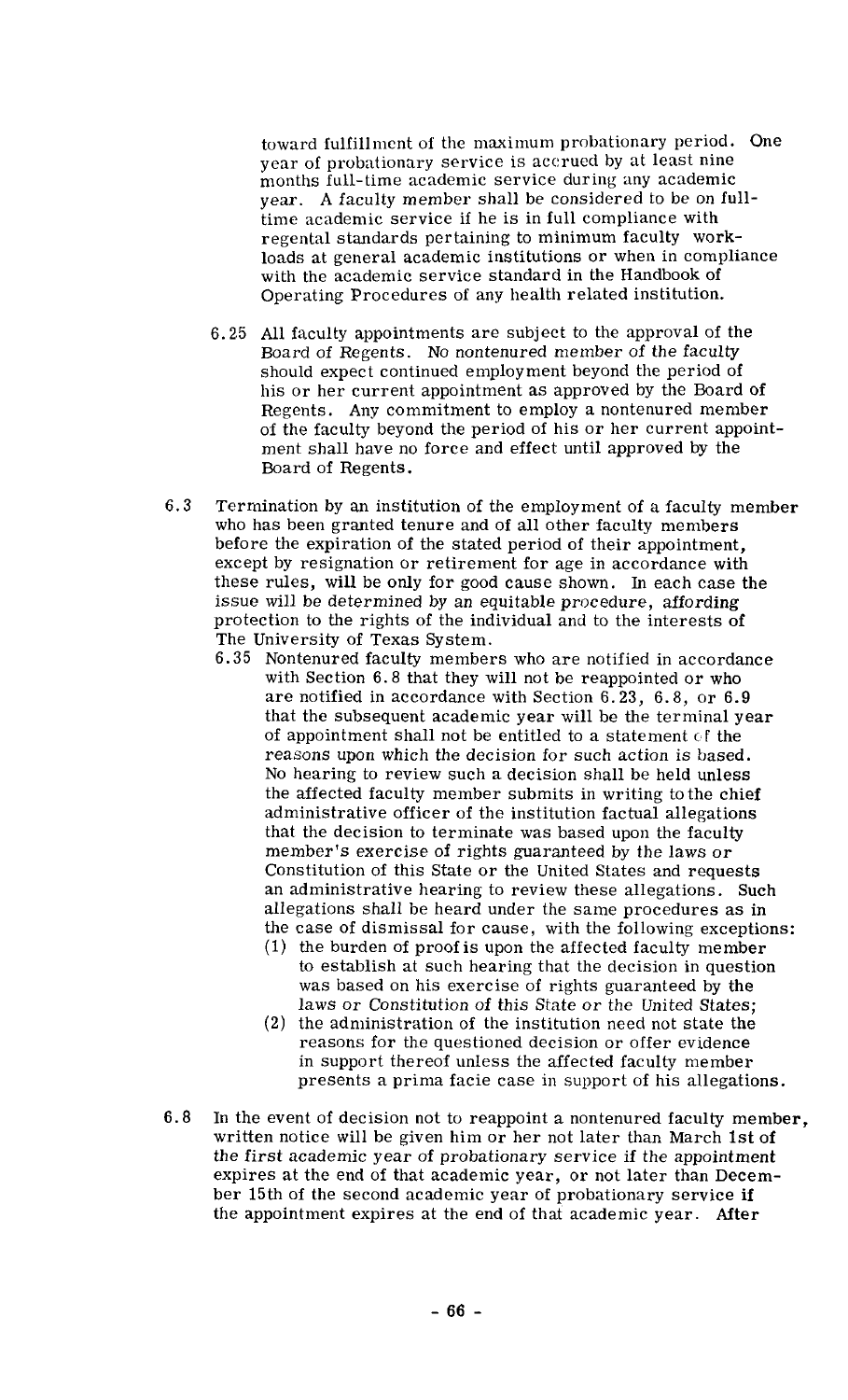two or more academic years written notice shall be given not later than August 31st that the subsequent year will be the terminal academic year of appointment. The notice required by this Section is not applicable where termination of employment is for good cause under Section 6.3 above.

- **6.9** A faculty member serving a seven-year term appointment shall be given notice not later than August 31st of the sixth academic year of such appointtnent period that the subsequent academic year will be the terminal year of employment or that, subject to the approval of the Board of Regents, at the conclusion of the subsequent academic year he or she will be reappointed to a sevenyear term appointment.
- 6. (10) Reappointment of nontenured members of the faculty to a succeeding academic year, reappointment of members of the faculty who are serving a seven-year term appointment to a succeeding seven-year term appointment, or the award of tenure or a sevenyear term appointment, may be accomplished only by notice by the chief administrative officer of a component institution or his delegate with the approval of the Board of Regents. Notwithstanding any provision of Sections 6.23, 6.8, or 6.9 to the contrary, no person shall be deemed to have been reappointed or to have been awarded tenure or a seven-year appointment because notice is not given or received by the time prescribed in Sections 6.23, 6.8, or 6.9 or in the manner prescribed in Section 6. (11). Should it occur that no notice is received **by** the time prescribed in Sections 6. **23,** 6.8 or 6.9, it is the duty of the academic employee concerned to make inquiry to determine the decision of the chief administrative officer of a component institution, who shall without delay give the required notine to the academic employee.
- $6. (11)$  Each faculty member shall keep the chief administrative officer of the component institution or his delegate notified of his current mailing address. The written notice required by Sections 6. 23, 6.8, or 6.9 shall be sent by certified mail, return receipt requested, to the last address given by the faculty member.
- 6. (12) Dismissal or demotion of classified or nonteaching personnel before the expiration of the stated period of appointment will be only for good cause shown, as determined by appropriate administrative officers to whom this responsibility is delegated by the chief administrative officer of the component institution and in case of such dismissal or demotion any appeal shall be reviewed by the chief administrative officer of the component institution.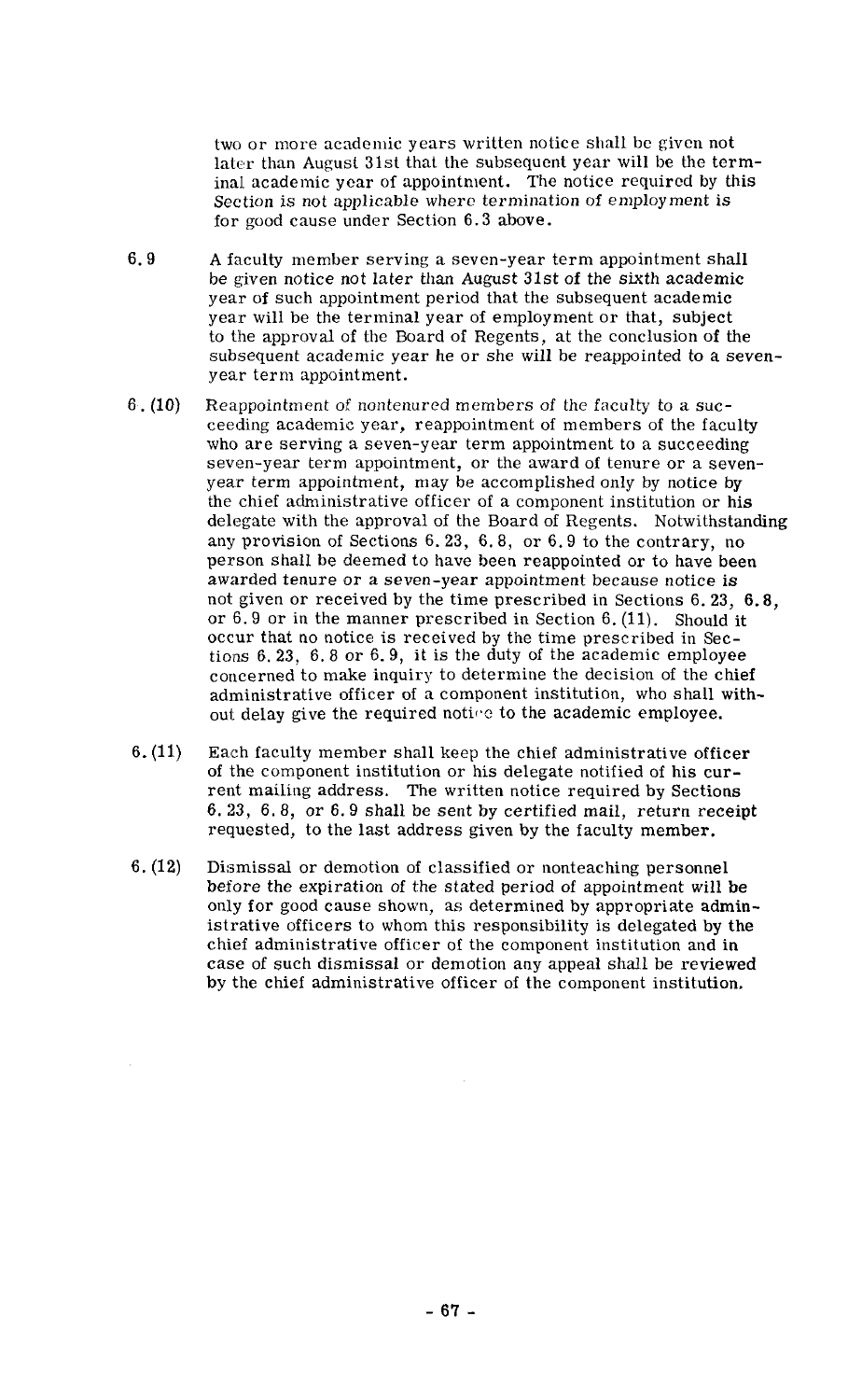- $\sqrt{31}$   $\sqrt{25}$  1973 BOARD OF' REGENTS - REGENTS' RULES AND REGULATIONS, PART ONE: AMENDMENT TO SUBSECTION 3.4 (INTOXICATING BEVERAGES) SECTION *3,* CHAPTER VJ. --The necessary rules were waived, and Subsection **3.4** of Section **3,** Chapter VI of Part One of the Regents' Rules and Regulations was amended as follows to be effective immediately.  $\overline{\text{This}}$ amendment is to conform the existing rules to the recently enacted statute granting numerous rights to those persons eighteen **(18)** years of age and older, while retaining the caveat that state law with regard to the possession and consumption of alcoholic beverages will be strictly enforced]:
	- **3.4** The use of intoxicating beverages is prohibited in classroom buildings, laboratories, auditoriums, library buildings, museums, faculty and administrative offices, intercollegiate and intramural athletic facilities, and all other public campus areas; provided, however, that with the prior consent of the institutional head, the foregoing provisions of this section may be waived with respect to any specific affair which is sponsored by the institution. However, with respect to the possession and consumption of alcoholic beverages, state law will be strictly enforced at all times on all property controlled by The University of Texas System and its component institutions.

U. T. SYSTEM: PERSONNEL MATTERS RELATED TO SYSTEM DEC 7 1973 ADMINISTRATION. --In the discussion of personnel matters relating to System Administration, specific organizational patterns were approved and Chancellor LeMaistre was requested to present at the February **1974** meeting amendments to the Rules and Regulations implementing same.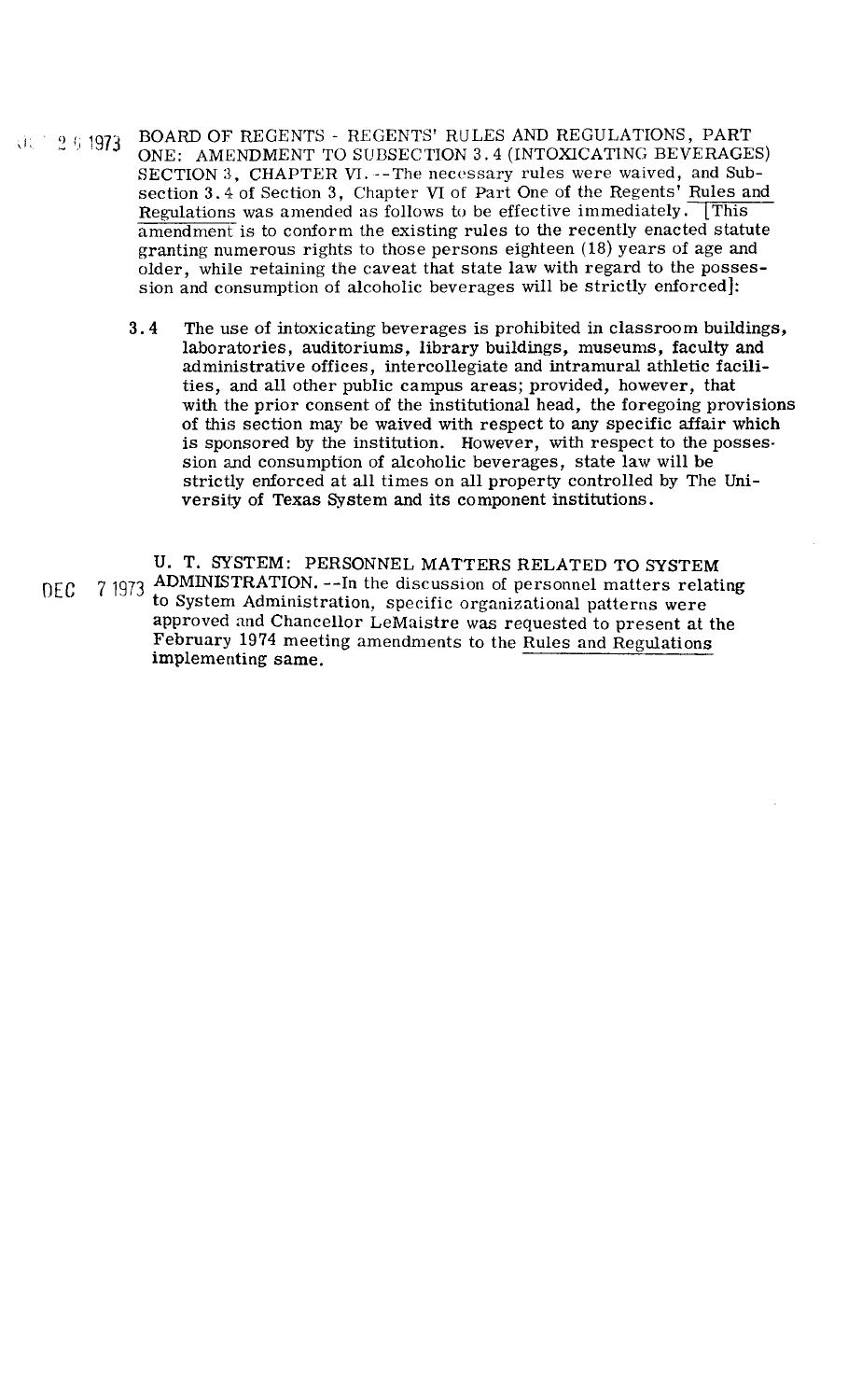- , --.-A- - -- -- . -- SEP 1 4 1973 REGENTS' RULES AND REGULATIONS, PART ONE: AMENDMENTS<br>TO CHAPTER V (GRADUATE EDUCATION IN THE UNIVERSITY OF TEXAS SYSTEM) AND CHAPTER I1 (COUNCILS ON GRADUATE EDUCA-TION). --The necessary rules were waived and the following amendments to the Regents' Rules and Regulations, Part One, Chapter V and Chapter **I1** were adopted as set out below to be effective immediately:
	- a. Chapter V of the Regents' Rules and Regulations, Part One, was deleted and the following substituted therefor:

## CHAPTER V

GRADUATE EDUCATION IN THE UNIVERSITY OF TEXAS SYSTEM

- Sec. 1. The various component institutions of The University of Texas System authorized to offer graduate degrees shall provide and maintain an appropriate faculty and administrative organization for such graduate degrees. The President of each component institution of The University of Texas System shall be responsible to the Chancellor, and through him, to the Board of Regents for the policies and administration of the graduate programs.
	- **1.1**  "Graduate programs," as this term is used in these rules, does not include the programs that lead to the M. D., D.D.S., M.P.H., Dr. P.H., J.D., LL.M., and M.C. J. degrees, or others that may be excluded upon recommendation by the President of the component institution and concurrence by the Chancellor.
- Sec. 2. Within the general academic components, the designation "Graduate School" will be used if (a) there is a minimum of three distinct programs approved for doctoral degrees and thirty such doctoral degrees have been awarded; or (b) there is a minimum of ten distinct programs approved for master's degrees and fifty master's degrees have been awarded. In component institutions that do not meet these requirements, graduate study will be in a "Division of Graduate Studies."
- See. 3. Graduate programs in the biomedical components shall be administered **as** follows:
	- **3.1** In the Health Science Centers at Dallas, Houston, and San Antonio and at Galveston Medical Branch the graduate programs will be administered through a Graduate School of Biomedical Sciences.
	- **3.2** In the System Nursing School graduate education will be administered as specific graduate programs coordinated by an administrative officer designated by the President.
	- **3.3** In the University Cancer Center research and graduate instruction will be offered in cooperation with other components which are authorized to award graduate degrees.
- Sec. **4.** Component institutions which offer graduate degrees and elect an administrative organization and designations different from those authorized above may do so only upon the recommendation of the President, the concurrence of the Chancellor, and the approval of the Board of Regents.
- Sec. 5. The policies and procedures for staffing and administering the graduate programs at all component institutions shall be set forth in the institutional Handbook of Operating Procedures. These policies and procedures shall include qualifications for faculty members assigned to teach graduate courses, supervise graduate programs, and advise graduate students.

# CHAPTER **I1**

#### **ADMINISTRATION**